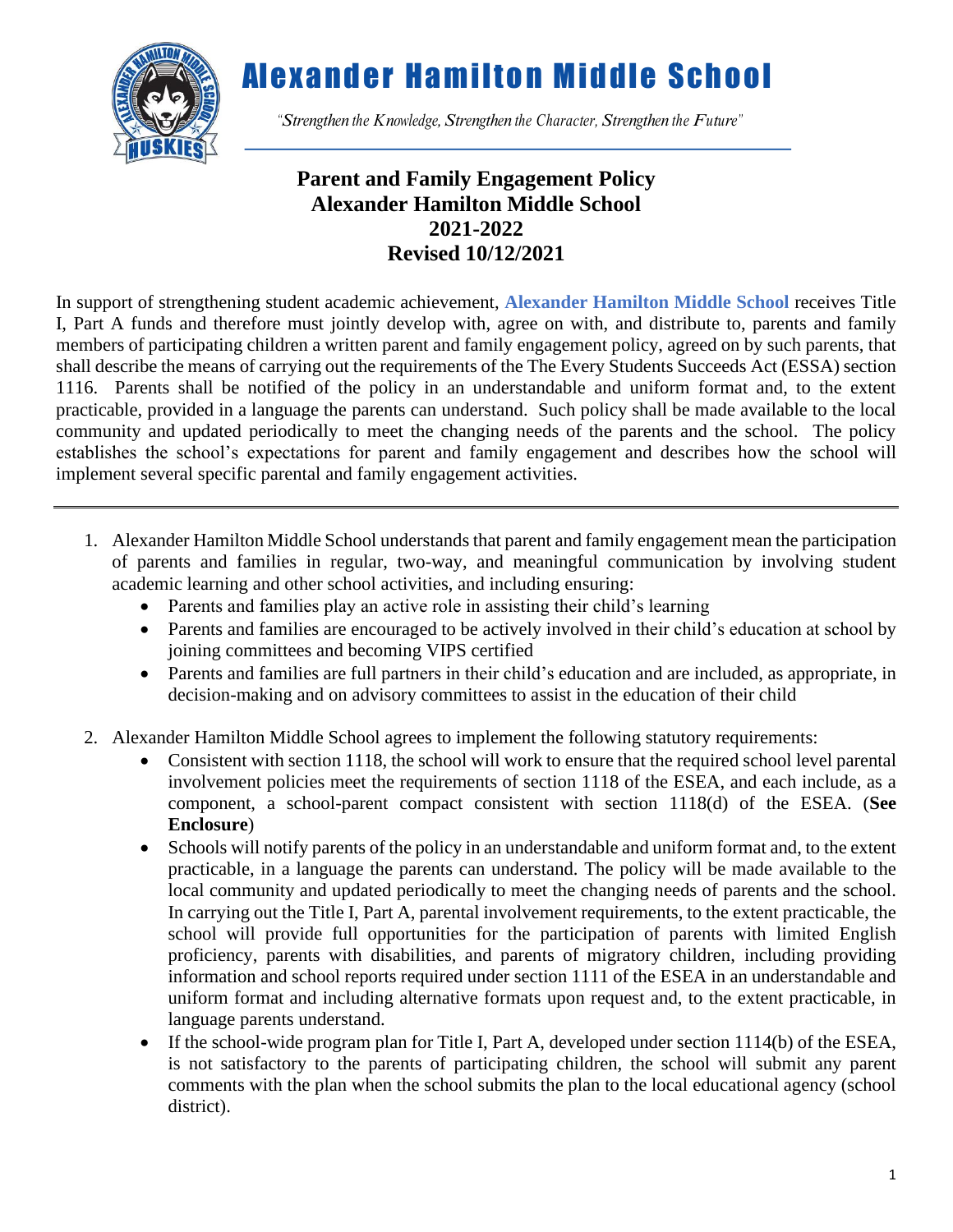

*"Strengthen the Knowledge, Strengthen the Character, Strengthen the Future"*

- The school will involve the parents of children served in Title I, Part A schools in decisions about how the 1 percent of Title I, Part A funds reserved for parental involvement is spent, and will ensure that not less than 95 percent of the 1 percent reserved goes directly to the schools.
- The school will build its own and the parent's capacity for strong parental involvement, in order to ensure effective involvement of parents and to support a partnership among the school, parents, and the community to improve student academic achievement.
- The school will provide other reasonable support for parental involvement activities under section 1118 of the ESEA as the parents may request.
- The school will be governed by the following statutory definition of parental involvement, and will carry out programs, activities, and procedures in accordance with this definition: *Parental involvement means the participation of parents in regular, two-way, and meaningful communication involving student academic learning and other school activities, including ensuring—*

*(A) that parents play an integral role in assisting their child's learning;*

*(B) that parents are encouraged to be actively involved in their child's education at school;*

*(C) that parents are full partners in their child's education and are included, as appropriate, in decision-making and on advisory committees to assist in the education of their child;*

*(D) the carrying out of other activities, such as those described in section 1118 of the ESEA.*

#### **PART II. DESCRIPTION OF HOW SCHOOLS WILL IMPLEMENT REQUIRED SCHOOL PARENTAL INVOLVEMENT POLICY COMPONENTS**

- 1. **Alexander Hamilton Middle School** will take the following actions to involve parents in the joint development of its school parental involvement plan under section 1118 of the ESEA:
	- *Gathering input at parent meetings like:*
	- *Coffee with the principal*
	- *SDMC*
	- *Walk-in*
	- *Email*
	- *Parent survey*
- 2. **Alexander Hamilton Middle School** will take the following actions to involve parents in the process of school review and improvement under section 1116 of the ESEA:
	- *Invite to all Title I Annual meetings*
	- *Provide parent literacy opportunities throughout the school year*
	- *Provide Family literacy opportunities throughout the school year*
	- *Invite all parents to be active members in our school PTO*
	- *Invite all parents to register for VIPS certification*
	- *Provide opportunity for parents to give their input throughout the school year*
- *3.* The **Alexander Hamilton Middle School** will hold an annual meeting to inform parents of the school's participation in Title I, Part A programs, and to explain the Title I, Part A requirements and the right of parents to be involved in Title I, Part A programs. The school will convene the meeting at a time convenient for parents and will offer a flexible number of additional parental involvement meetings, such as in the morning or evening, so that as many parents as possible are able to attend. The school will invite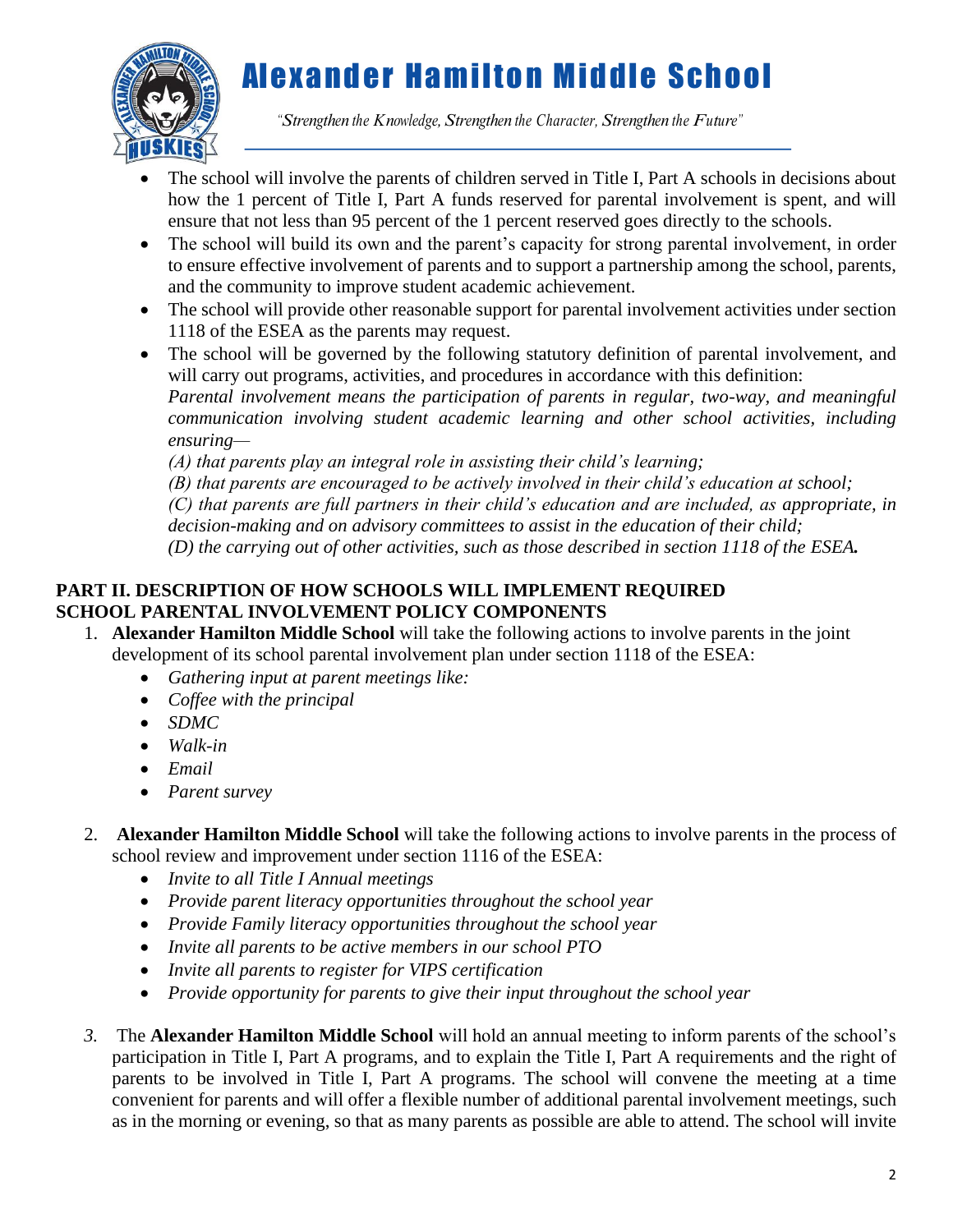

*"Strengthen the Knowledge, Strengthen the Character, Strengthen the Future"*

all parents of children participating in Title I, Part A programs to this meeting, and will encourage them to attend, by:

- *Via social media accounts: Twitter, Facebook, Instagram*
- *School Website*
- *School Marquee*
- *School Messenger Calling System*
- *4.* The **Alexander Hamilton Middle School,** will provide parents of participating children information in a timely manner about Title I, Part A programs that includes a description and explanation of the school's curriculum, the forms of academic assessment used to measure children's progress, and the proficiency levels students are expected to meet by:
	- *6 week Report cards*
	- *3 week Progress reports*
	- *Parent-teacher conference*
- *5.* The **Alexander Hamilton Middle School** will at the request of parents, provide opportunities for regular meetings for parents to formulate suggestions and to participate, as appropriate, in decisions about the education of their children. The school will respond to any such suggestions as soon as practicably possible by:
	- *At the Annual Title I meetings*
	- *Coffee with the Principal*
	- *Monthly PTO meetings*
	- *Parent-teacher conferences upon request*
- *6.* The **Alexander Hamilton Middle School** will provide each parent an individual student report about the performance of their child on the State assessment in at least math, language arts and reading by:
	- *Providing a printed copy of the STAAR scores*
	- *Providing a website for parents to access their student's score on-line*
	- *Upon request offer an additional copy of the State assessment scores*
- *7.* The **Alexander Hamilton Middle School** will take the following actions to provide each parent timely notice when their child has been assigned or has been taught for four (4) or more consecutive weeks by a teacher who is not highly qualified within the meaning of the term in section 200.56 of the Title I Final Regulations (67 Fed. Reg. 71710, December 2, 2002) by:
	- *By letter distribution*
	- *By call out*
- 8. The **Alexander Hamilton Middle School** will provide assistance to parents of children served by the school, as appropriate, in understanding topics by undertaking the actions described in this paragraph –
	- *the state's academic content standards,*
	- *the state's student academic achievement standards,*
	- *the state and local academic assessments including alternate assessments,*
	- *the requirements of Part A,*
	- *how to monitor their child's progress, and*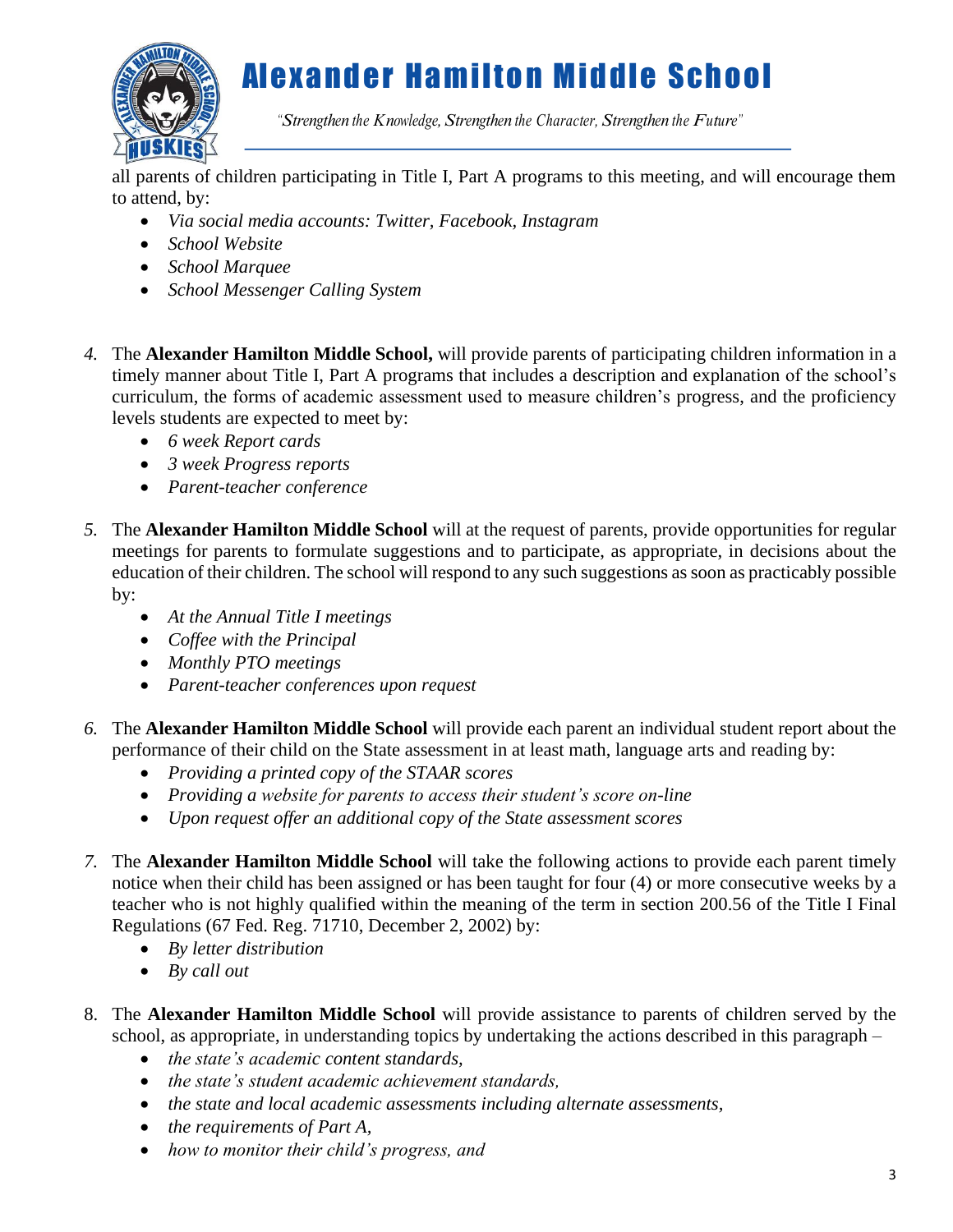

*"Strengthen the Knowledge, Strengthen the Character, Strengthen the Future"*

- *how to work with educators:*
	- o *Parent University*
	- o *Coffee with the Principal, Parental literacy opportunities*
	- o *Parent led, literacy meetings*
	- o *Statewide Parental Involvement Conference*
- *9.* The **Alexander Hamilton Middle School** will provide materials and training to help parents work with their children to improve their children's academic achievement, such as literacy training and using technology, as appropriate, to foster parental involvement, by:
	- *Providing literacy and education events to allow parents to practice skills to implement with their student.*
- 10. The **Alexander Hamilton Middle School** will, with the assistance of its parents, educate its teachers, pupil services personnel, principals and other staff in how to reach out to, communicate with, and work with parents as equal partners in the value and utility of contributions of parents, and in how to implement and coordinate parent programs and build ties between parents and schools, by:
	- *Supporting the efforts of PTO*
	- *Offering parents, a position on school committees like, SDMC*
	- *Providing an open forum for parents to express their concerns at events like Coffee with the Principal*
	- *Provide parents with teacher and administration contact information so they can reach out if they need a concern addressed*
- *11.* The **Alexander Hamilton Middle School** will, to the extent feasible and appropriate, coordinate and integrate parental involvement programs and activities with Head Start, Reading First, Early Reading First, Even Start, Home Instruction Programs for Preschool Youngsters, the Parents as Teachers Program, public preschool, and other programs. The school will also conduct other activities, such as parent resource centers, that encourage and support parents in more fully participating in the education of their children, by:
	- *Providing parents with a HUB on campus*
- 12. The **Alexander Hamilton Middle School** will take the following actions to ensure that information related to the school and parent-programs, meetings, and other activities is sent to parents of participating children in an understandable and uniform format, including alternative formats upon request, and, to the extent practicable, in a language the parents can understand:
	- *Via social media accounts: Twitter and Instagram*
	- *School Website*
	- *School Marquee*
	- *School Messenger Calling System*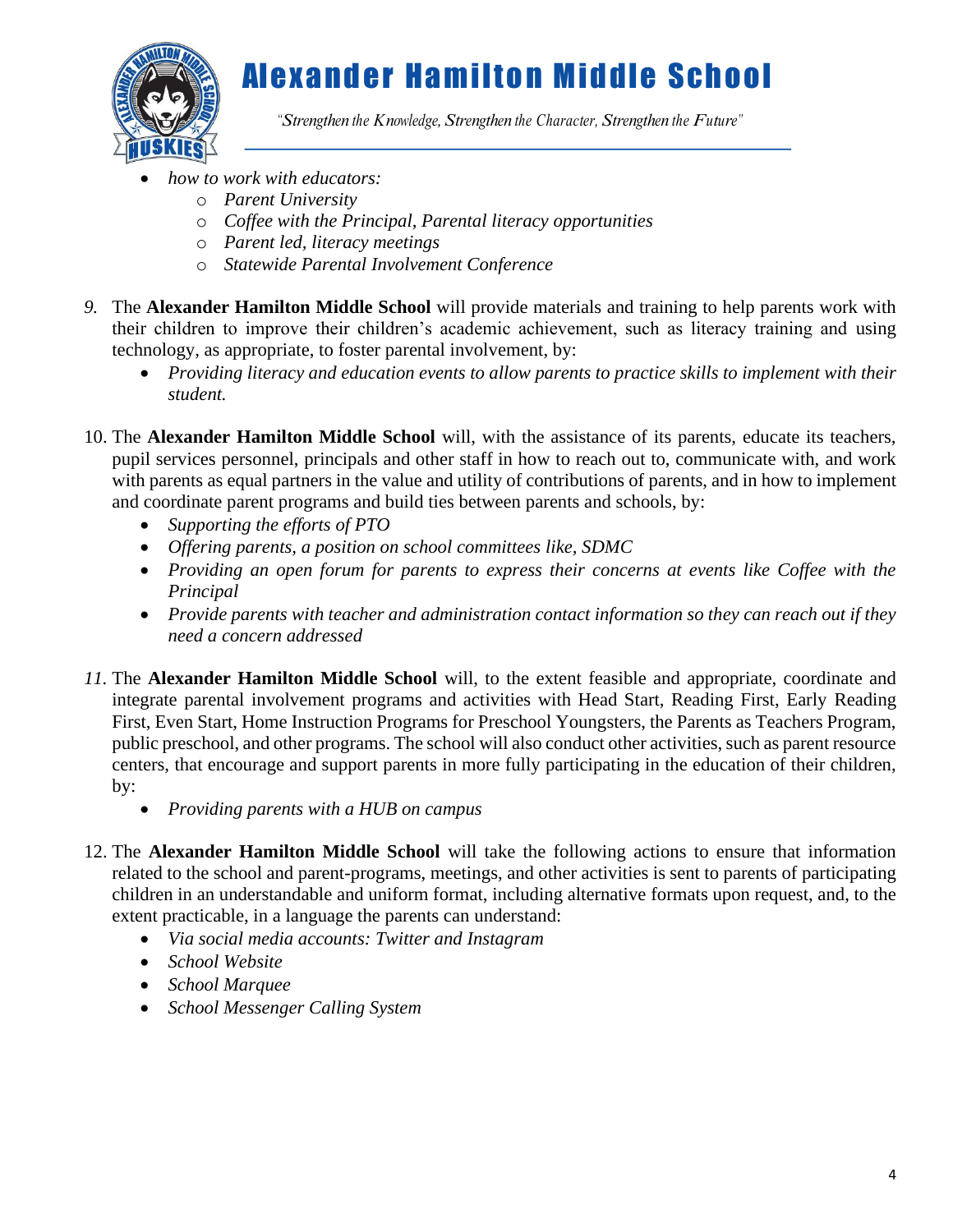

*"Strengthen the Knowledge, Strengthen the Character, Strengthen the Future"*

### **Política de participación de los padres de la escuela Escuela secundaria Alexander Hamilton 2021-2022 Revisado 10/12/2021**

En apoyo del fortalecimiento del rendimiento académico de los estudiantes, la escuela secundaria Alexander Hamilton recibe fondos del Título I, Parte A y, por lo tanto, debe desarrollar, acordar y distribuir conjuntamente con los padres y familiares de los niños participantes una política escrita de participación de los padres y la familia, acordada por dichos padres, que describirá los medios para llevar a cabo los requisitos de la sección 1116 de la Ley Every Students Succeeds Act (ESSA). Se notificará a los padres sobre la política en un formato comprensible y uniforme y, en la medida de lo posible, en un idioma que los padres puedan entender. Dicha política se pondrá a disposición de la comunidad local y se actualizará periódicamente para satisfacer las necesidades cambiantes de los padres y la escuela. La política establece las expectativas de la escuela para la participación de los padres y la familia y describe cómo la escuela implementará varias actividades específicas de participación de los padres y la familia.

1. La Escuela Intermedia Alexander Hamilton entiende que la participación de los padres y la familia significa la participación de los padres y las familias en una comunicación regular, bidireccional y significativa al involucrar el aprendizaje académico de los estudiantes y otras actividades escolares, e incluso garantizar:

• Los padres y las familias juegan un papel activo en ayudar al aprendizaje de sus hijos.

• Se anima a los padres y las familias a participar activamente en la educación de sus hijos en la escuela uniéndose a los comités y obteniendo la certificación VIPS.

• Los padres y las familias son socios plenos en la educación de sus hijos y están incluidos, según corresponda, en la toma de decisiones y en los comités asesores para ayudar en la educación de sus hijos.

2. La Escuela Intermedia Alexander Hamilton acuerda implementar los siguientes requisitos legales:

• De acuerdo con la sección 1118, la escuela trabajará para asegurar que las políticas requeridas de participación de los padres a nivel escolar cumplan con los requisitos de la sección 1118 de la ESEA, y cada una incluya, como componente, un pacto entre la escuela y los padres de acuerdo con la sección 1118 (d) de la ESEA. (Mire el adjunto)

• Las escuelas notificarán a los padres sobre la política en un formato comprensible y uniforme y, en la medida de lo posible, en un idioma que los padres puedan entender. La política estará disponible para la comunidad local y se actualizará periódicamente para satisfacer las necesidades cambiantes de los padres y la escuela. Al llevar a cabo los requisitos de participación de los padres del Título I, Parte A, en la medida de lo posible, la escuela brindará oportunidades completas para la participación de los padres con dominio limitado del inglés, los padres con discapacidades y los padres de niños migratorios, lo que incluye proporcionar información y informes requeridos bajo la sección 1111 de la ESEA en un formato comprensible y uniforme e incluyendo formatos alternativos a pedido y, en la medida de lo posible, en un idioma que los padres entiendan.

• Si el plan del programa de toda la escuela para el Título I, Parte A, desarrollado bajo la sección 1114 (b) de la ESEA, no es satisfactorio para los padres de los niños participantes, la escuela enviará los comentarios de los padres con el plan cuando la escuela presente el plan a la agencia educativa local (distrito escolar).

• La escuela involucrará a los padres de los niños atendidos en las escuelas del Título I, Parte A en las decisiones sobre cómo se gasta el 1 por ciento de los fondos del Título I, Parte A reservados para la participación de los padres, y asegurará que no menos del el porcentaje reservado va directamente a las escuelas.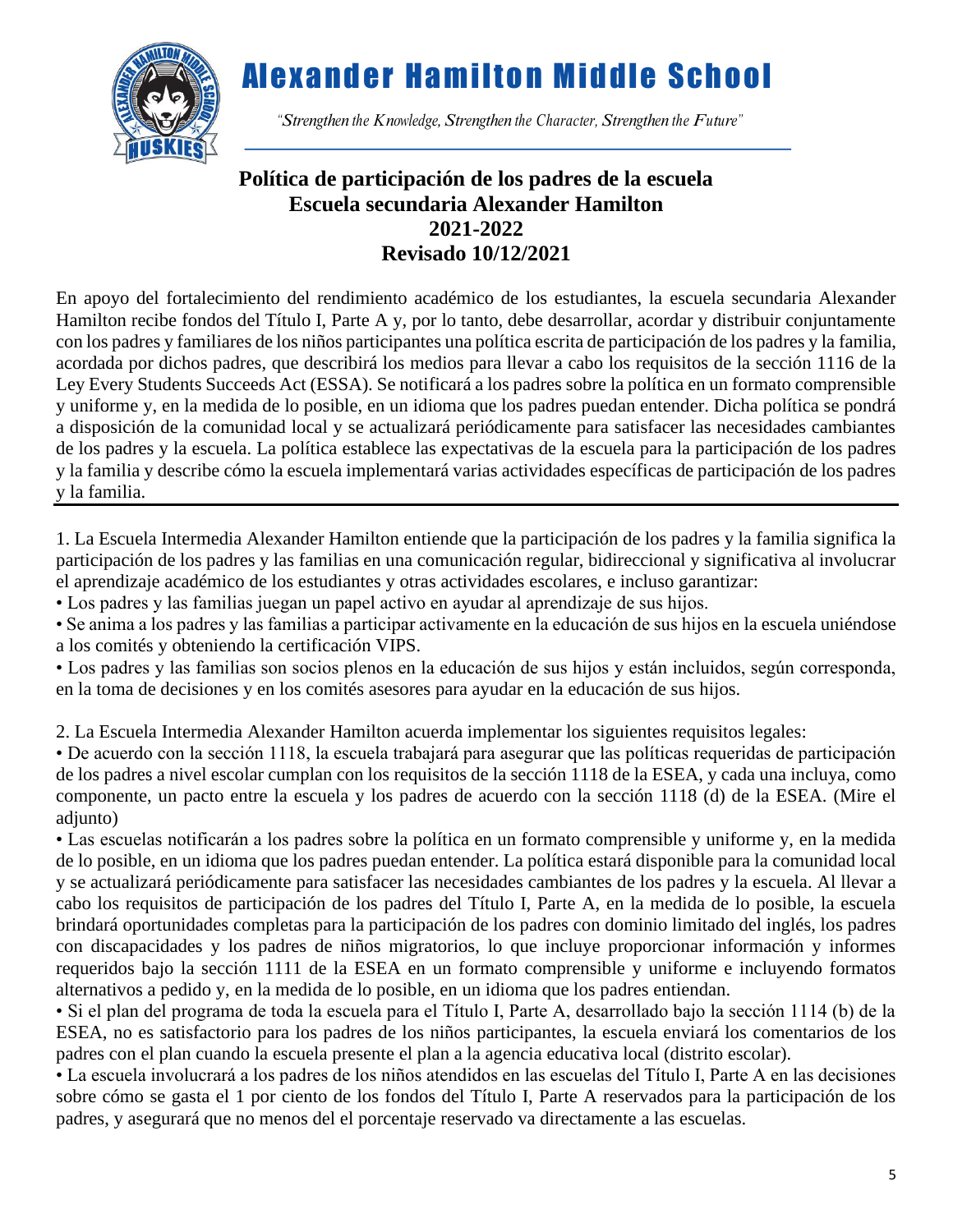

*"Strengthen the Knowledge, Strengthen the Character, Strengthen the Future"*

· La escuela desarrollará su propia capacidad y la de los padres para una fuerte participación de los padres, a fin de garantizar la participación efectiva de los padres y apoyar una asociación entre la escuela, los padres y la comunidad para mejorar el rendimiento académico de los estudiantes.

• La escuela proporcionará otro apoyo razonable para las actividades de participación de los padres bajo la sección 1118 de la ESEA según lo soliciten los padres.

• La escuela se regirá por la siguiente definición legal de participación de los padres y llevará a cabo programas, actividades y procedimientos de acuerdo con esta definición:

La participación de los padres significa la participación de los padres en una comunicación regular, bidireccional y significativa que involucre el aprendizaje académico del estudiante y otras actividades escolares, incluida la garantía de:

(A) que los padres juegan un papel integral en ayudar al aprendizaje de sus hijos;

(B) que se aliente a los padres a participar activamente en la educación de sus hijos en la escuela;

(C) que los padres sean socios de pleno derecho en la educación de sus hijos y estén incluidos, según corresponda, en la toma de decisiones y en los comités asesores para ayudar en la educación de sus hijos;

(D) la realización de otras actividades, como las descritas en la sección 1118 de la ESEA.

#### **PARTE II. DESCRIPCIÓN DE CÓMO IMPLEMENTARÁN LAS ESCUELAS SE REQUIERE COMPONENTES DE LA POLÍTICA DE PARTICIPACIÓN DE LOS PADRES EN LA ESCUELA**

1. La escuela secundaria Alexander Hamilton tomará las siguientes acciones para involucrar a los padres en la desarrollo de su plan de participación de los padres de la escuela bajo la sección 1118 de la ESEA:

- Recopilar opiniones en reuniones de padres como:
- Café con el director
- SDMC
- Entrar
- Email
- Encuesta para padres

2. La Escuela Intermedia Alexander Hamilton tomará las siguientes acciones para involucrar a los padres en el proceso de revisión y mejora de la escuela bajo la sección 1116 de la ESEA:

- Invitar a todas las reuniones anuales del Título I
- Brindar oportunidades de alfabetización a los padres durante todo el año escolar.
- Brindar oportunidades de alfabetización familiar durante todo el año escolar.
- Invitar a todos los padres a ser miembros activos en nuestra escuela PTO
- Invite a todos los padres a registrarse para la certificación VIPS
- Brindar la oportunidad a los padres de dar su opinión durante el año escolar.

3. La Escuela Intermedia Alexander Hamilton llevará a cabo una reunión anual para informar a los padres sobre la participación de la escuela en los programas del Título I, Parte A, y para explicar los requisitos del Título I, Parte A y el derecho de los padres a participar en el Título I, A programas. La escuela convocará la reunión a una hora conveniente para los padres y ofrecerá un número flexible de reuniones adicionales de participación de los padres, como por la mañana o por la noche, para que puedan asistir tantos padres como sea posible. La escuela invitará a todos los padres de niños que participan en los programas del Título I, Parte A a esta reunión, y los alentará a asistir mediante:

- A través de cuentas de redes sociales: Twitter, Facebook, Instagram
- Sitio web de la escuela
- Marquesina de la escuela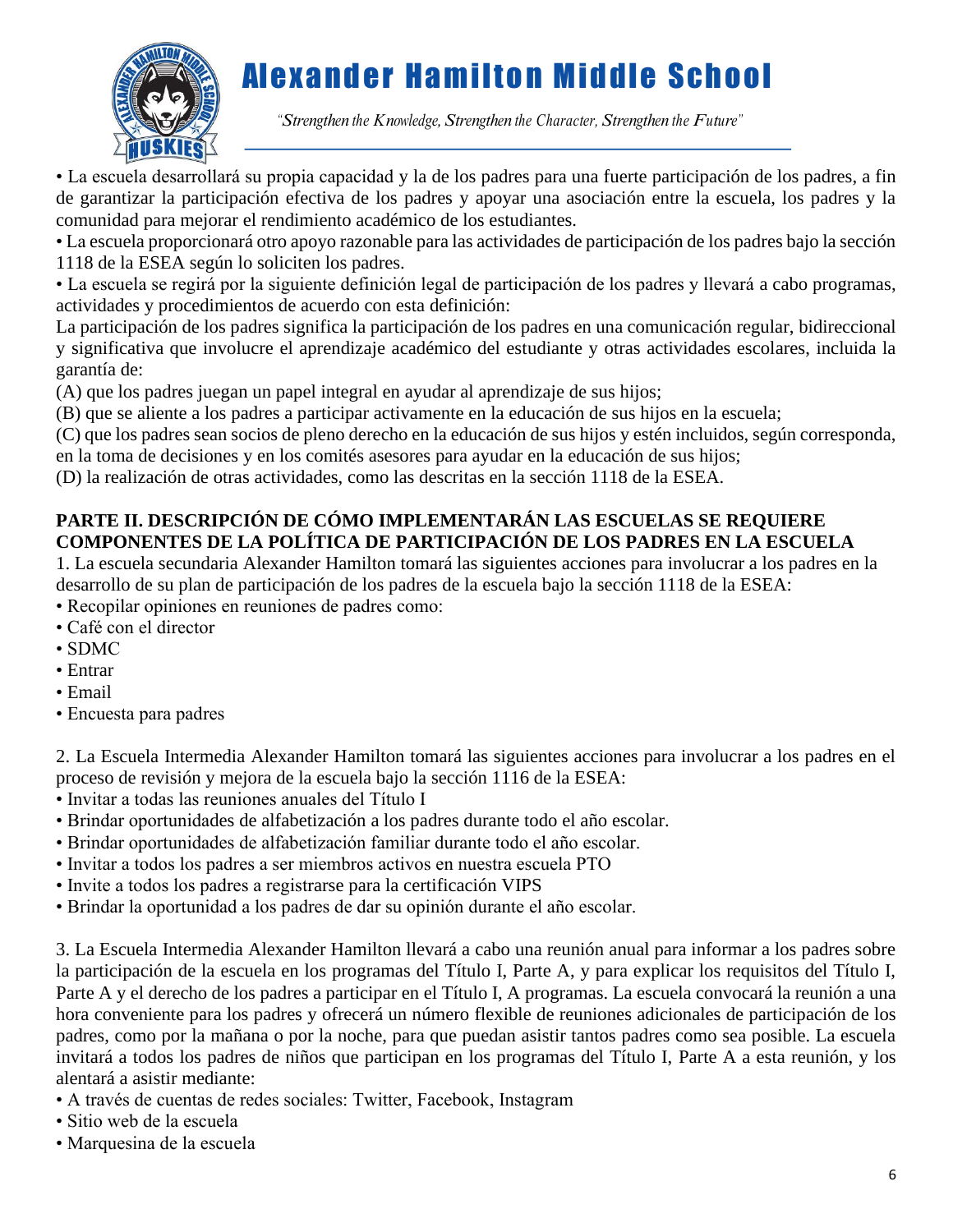

*"Strengthen the Knowledge, Strengthen the Character, Strengthen the Future"*

• Sistema de llamadas de mensajería escolar 

4. La Escuela Intermedia Alexander Hamilton proporcionará a los padres de los niños participantes información de manera oportuna sobre los programas del Título I, Parte A, que incluye una descripción y explicación del plan de estudios de la escuela, las formas de evaluación académica utilizadas para medir el progreso de los niños y la niveles de competencia que se espera que alcancen los estudiantes al:

- Boletas de calificaciones de 6 semanas
- Informes de progreso de 3 semanas
- Conferencia de padres y maestros

5. La Escuela Intermedia Alexander Hamilton, a pedido de los padres, brindará oportunidades para reuniones regulares para que los padres formulen sugerencias y participen, según corresponda, en las decisiones sobre la educación de sus hijos. La escuela responderá a tales sugerencias tan pronto como sea posible mediante:

- En las reuniones anuales del Título I
- Café con el Director
- Reuniones mensuales de PTO
- Conferencias de padres y maestros a pedido

6. La Escuela Intermedia Alexander Hamilton proporcionará a cada padre un informe individual del estudiante sobre el desempeño de su hijo en la evaluación estatal en al menos matemáticas, artes del lenguaje y lectura mediante:

- Proporcionar una copia impresa de las puntuaciones STAAR
- Proporcionar un sitio web para que los padres accedan al puntaje de su estudiante en línea.
- Si lo solicita, ofrezca una copia adicional de los puntajes de las evaluaciones estatales.

7. La Escuela Intermedia Alexander Hamilton tomará las siguientes acciones para proporcionar a cada padre un aviso oportuno cuando su hijo haya sido asignado o haya sido enseñado durante cuatro (4) o más semanas consecutivas por un maestro que no esté altamente calificado dentro del significado de la término en la sección 200.56 de las Regulaciones Finales del Título I (67 Fed. Reg. 71710, 2 de diciembre de 2002) por:

- Por distribución de cartas
- Al llamar

8. La escuela secundaria Alexander Hamilton proporcionará asistencia a los padres de los niños atendidos por la escuela, según corresponda, para comprender los temas mediante la realización de las acciones descritas en este párrafo:

- los estándares de contenido académico del estado,
- los estándares de rendimiento académico estudiantil del estado,
- las evaluaciones académicas estatales y locales, incluidas las evaluaciones alternativas,
- los requisitos de la Parte A,
- cómo monitorear el progreso de su hijo, y
- cómo trabajar con los educadores:
- o Universidad de Padres
- o Café con la directora, oportunidades de alfabetización para los padres
- o Reuniones de alfabetización dirigidas por padres
- o Conferencia estatal de participación de los padres